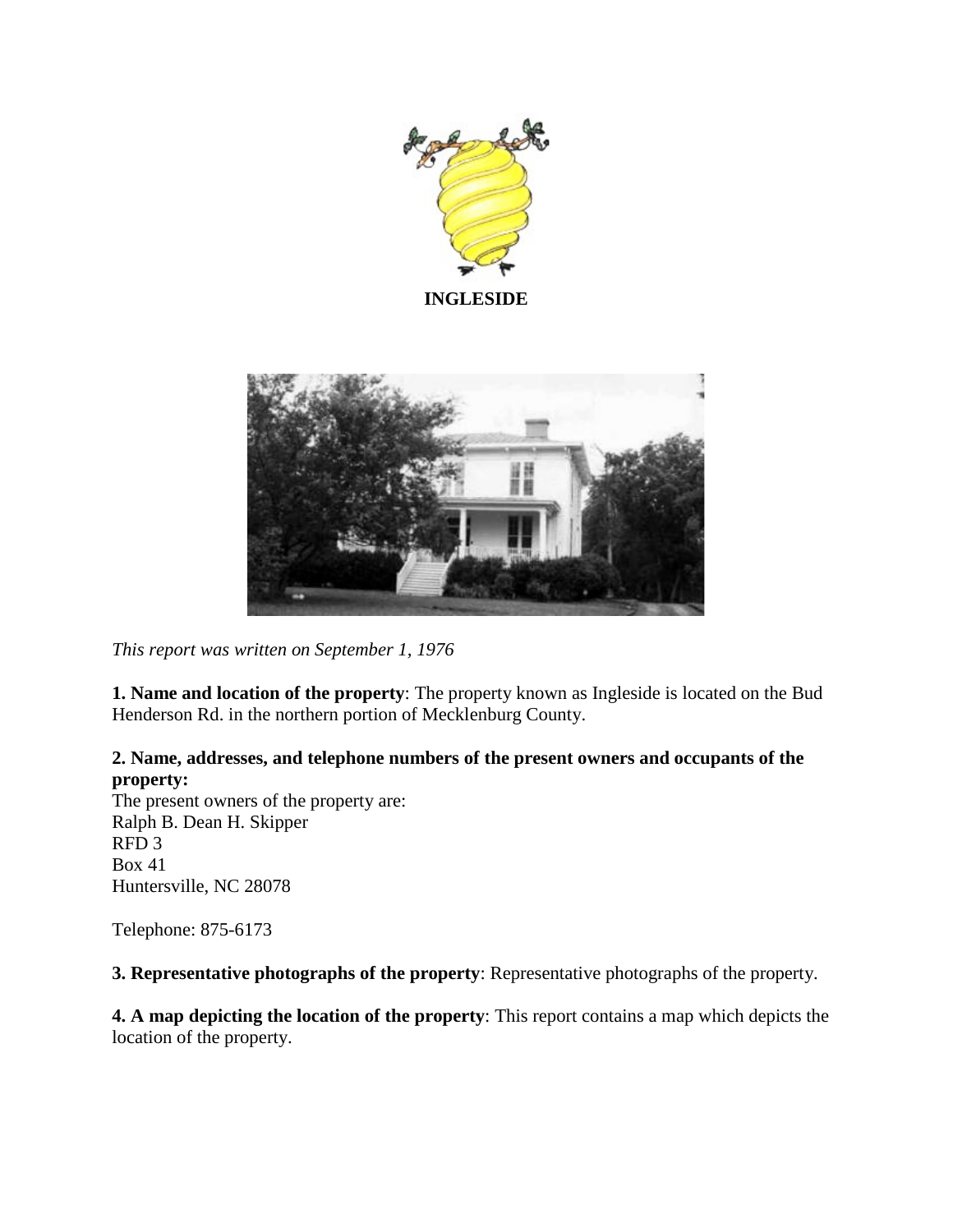

**5. Current Deed Book Reference to the property**: The most recent reference to this property is found in Mecklenburg County Deed Book 3708 at page 762. The Parcel Number of the property is 015-021-18.

## **6. A brief historical sketch of the property:**

Local tradition holds that the house known as Ingleside, Scottish for "fireside," was erected during the years immediately following the Civil War. It was the home of Dr. William Speight McLean Davidson (1817-1873) prominent physician and planter of northern Mecklenburg, who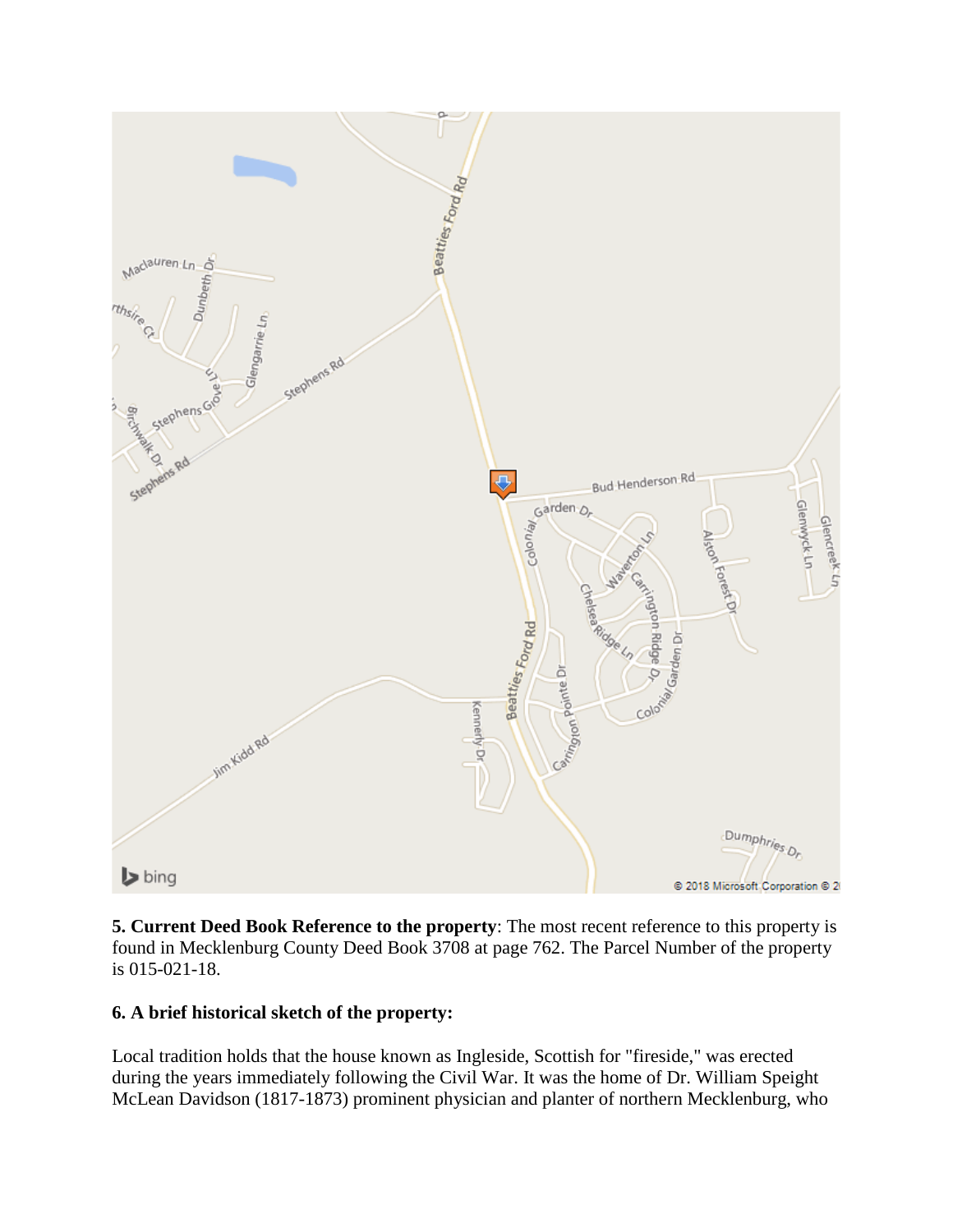was a grandson of Major John Davidson, the 18th century industrialist and planter who had constructed the magnificent plantation house at Rural Hill on the Catawba River. One of ten children born to John Davidson and Sarah Harper Brevard Davidson, Dr. William S. M. Davidson received his B.A. from Davidson College in 1840 as a member of the first graduating class of that institution. Having acquired his M.D. from the Medical College of South Carolina at Charleston in 1842, he returned to Mecklenburg County and established a medical practice which extended from Long Creek to the Iredell County Line. His first wife was Jane Torrence. Dr. Davidson's only child, James Torrance Davidson, was born to this union and died in young adulthood. Following the death of his first wife, Dr. Davidson married Rebecca Reed, a native of Alabama, whom he also outlived. His third wife was Mary Johnston. Dr. Davidson died in 1873 and was buried in the graveyard at Hopewell Presbyterian Church. He was remembered as a resourceful and energetic citizen of his community. His widow moved to Charlotte soon after her husband's death. She died in 1896. Since then the house has passed through several hands and has recently been refurbished by Mr. Ralph E. Skipper.

**7. A brief architectural description of the property**: This report contains an architectural description prepared by Jack O. Boyte, A.I.A.

**8. Documentation of why and in what ways the property meets the criteria set forth in N.C.G.S. 160A-399.4:**

**a. historical and cultural significance:** The historical and cultural significance of the property known as Ingleside rests upon two factors. First, it has strong associative ties with a family of local and regional prominence. Second, it has architectural significance as the finest example of the Italianate Style in Mecklenburg County.

**b. Suitability for preservation and restoration:** Ingleside retains much of its original integrity and therefore is suitable for preservation and restoration.

**c. Educational value**: Ingleside has educational value as the finest example of the Italianate Style in Mecklenburg County and as a structure which has strong associative ties with a family of local and regional prominence.

**d. Cost of acquisition, restoration, maintenance, or repair**: The Commission has no intention of purchasing this property nor is it aware of any intention of the owner to sell. The Commission assumes that all costs associated with renovating and maintaining the property will be paid by the owner or subsequent owners of the property.

**e. Possibilities for adaptive or alternative use of the property**: The Commission concurs with the present owner's intention to maintain the house as a viable residential structure. The house could be transformed into a house-museum.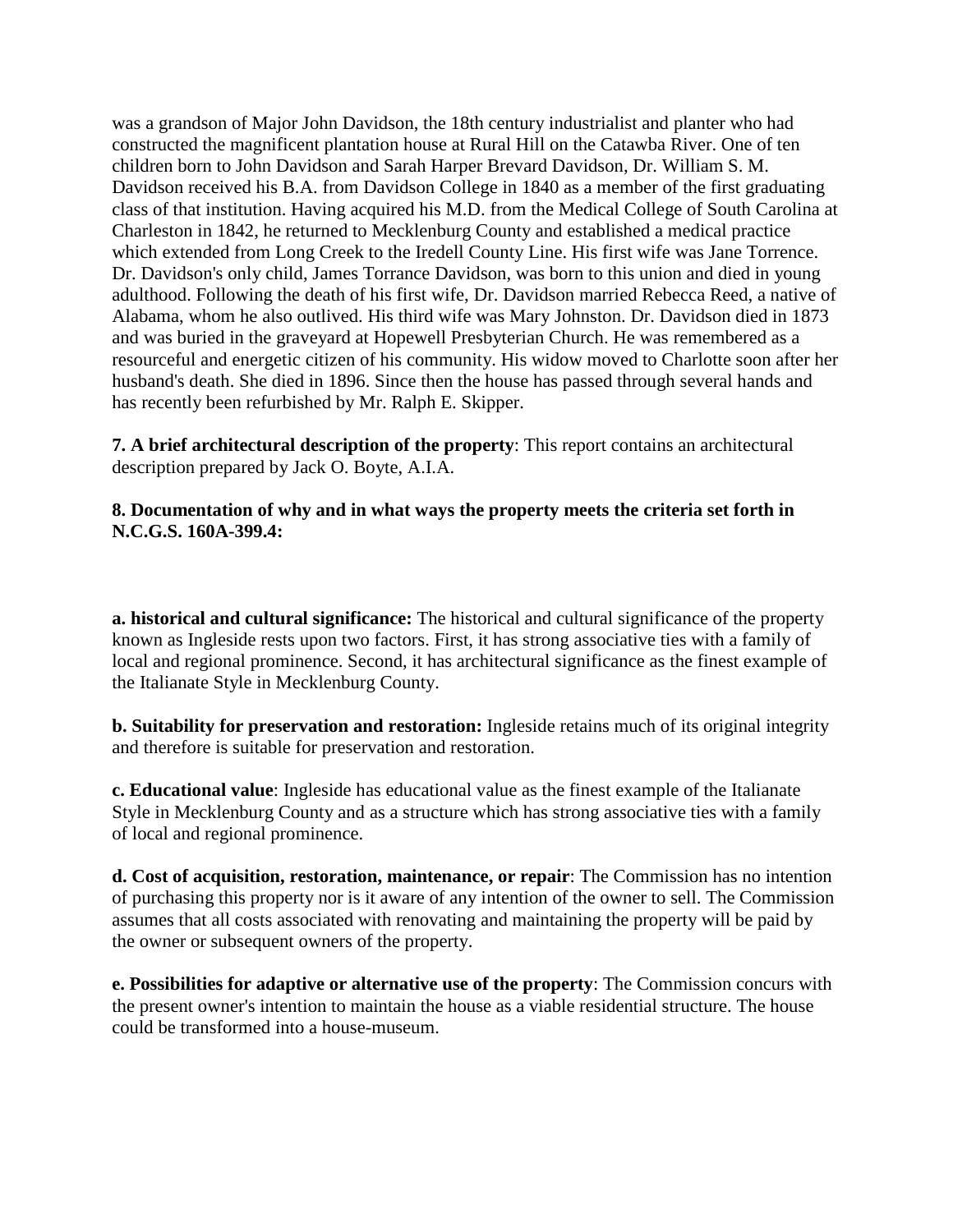**f. Appraised value:** The current tax appraisal value of the land and house is \$26,600. The Commission is aware that designation of the property would allow the owner to apply for a special classification for purposes of Ad Valorem taxation.

**g. The administrative and financial responsibility of any person or organization willing to underwrite all or a portion of such costs:** As indicated earlier, the Commission has no intention of purchasing this property. Furthermore, the Commission assumes that all costs associated with the property will be paid by whatever party now owns or will subsequently own the property. Clearly, the present owner has demonstrated the capacity to pay the expenses associated with maintaining the structure.

**9. Documentation of why and in what ways the property meets the criteria established for inclusion on the National Register of Historic Places:** The Commission judges that the property known as Ingleside does meet the criteria of the National Register of Historic Places. Basic to the Commission's judgment is its knowledge of the fact that the National Register of Historic Places functions to identify properties of local and state historic significance. The Commission believes that the property known as Ingleside is of local historic significance and thereby meets the criteria of the National Register of Historic Places.

**10. Documentation of why and in what ways the property is of historic importance to Charlotte and/or Mecklenburg County:** As noted earlier, the property known as Ingleside is of local historical significance for two reasons. First, it has strong associative ties with a family of local and regional prominence. Dr. Davidson, a grandson of Major John Davidson, was among the earliest graduates of Davidson College. He was one of the earliest professionally-trained physicians in Mecklenburg County. Second, the house has architectural value as the finest example of the Italianate Style in Mecklenburg County.

Bibliography

John Brevard Alexander, *Biographical Sketches of the Early Settlers of Hopewell Community*.

*An Inventory of Older Buildings In Mecklenburg County and Charlotte for the Historic Properties Commission*.

Chalmers Gaston Davidson, *Major John Davidson of Rural Hill*. *Mecklenburg County. NC Pioneer, Industrialist, Planter*.

Chalmers Gaston Davidson, *The Plantation World Around Davidson*.

Records of the Mecklenburg County Register of Deeds Office.

Records of the Mecklenburg County Tax Office.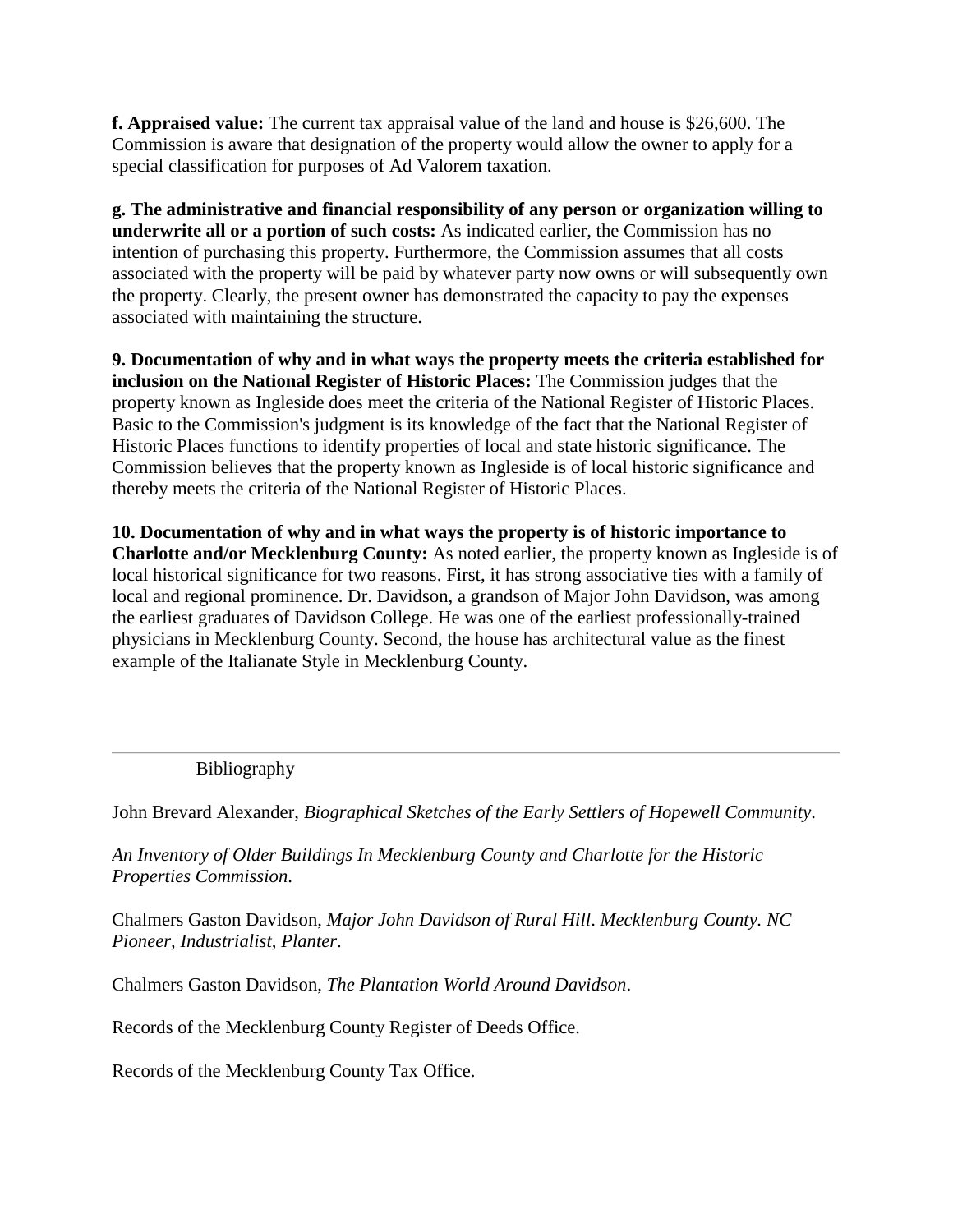*The Semi-Centennial Catalogue of Davidson College.*

## **Date of Preparation of this Report**: September 1, 1976

**Prepared by**: Dr. Dan L. Morrill, Director Charlotte-Mecklenburg Historic Properties Commission 139 Middleton Dr. Charlotte, NC 28207

Telephone: 332-2726

## *Architectural Description*

Typical of many of the old country lanes in Northern Mecklenburg County is the narrow, winding Bud Henderson Road, which turns off Gilead Road a few miles west of Interstate 77. Originally a dirt wagon path between several plantations and connecting to the Salisbury Post Road, this lane probably dates from the early 1700s.

Much of the land along the road was originally acquired by land grant to pioneer Scotch Irish settler Samuel Wilson. On the site of Wilson's original house his descendant, Dr. William Speight McClean Davidson, started to build a magnificent new manor house in the 1850s. Today stands this remarkably preserved Tuscan Revival house called Ingleside (Scottish for 'fireside') said to have been finished after the Civil War.

During the second quarter of the nineteenth century the popularity of classical design exemplified by Greek Revival architecture was waning. A more flexible style from the domestic architecture of the Italian Campagna was growing in favor. Featuring a simple cubic block, this design lacked projections or recessions in the main mass. Columns, if present, were confined to porches or verandas. A massive cornice (called cornicione in Tuscany) was the crowning feature of the style. Roofs were low and exterior facades symmetrical. Wall surfaces were usually smooth and often the ground story rusticated. These influences are clearly evident at Ingleside.

With a classic center hall plan, the house is three stories high, including a full cellar recessed half below grade. Wide low roofed verandas span the full width at the front and rear. The three bay front and rear facades feature double panelled entrance doors with transom windows and narrow side lights. Windows on these walls are doubled, with two four light sash in each unit. Original wood louvered blinds showing typical pegged mortise and tenoned connections are stored on the place. Fortunately the original iron strap hinges and drive pintles remain. Each side facade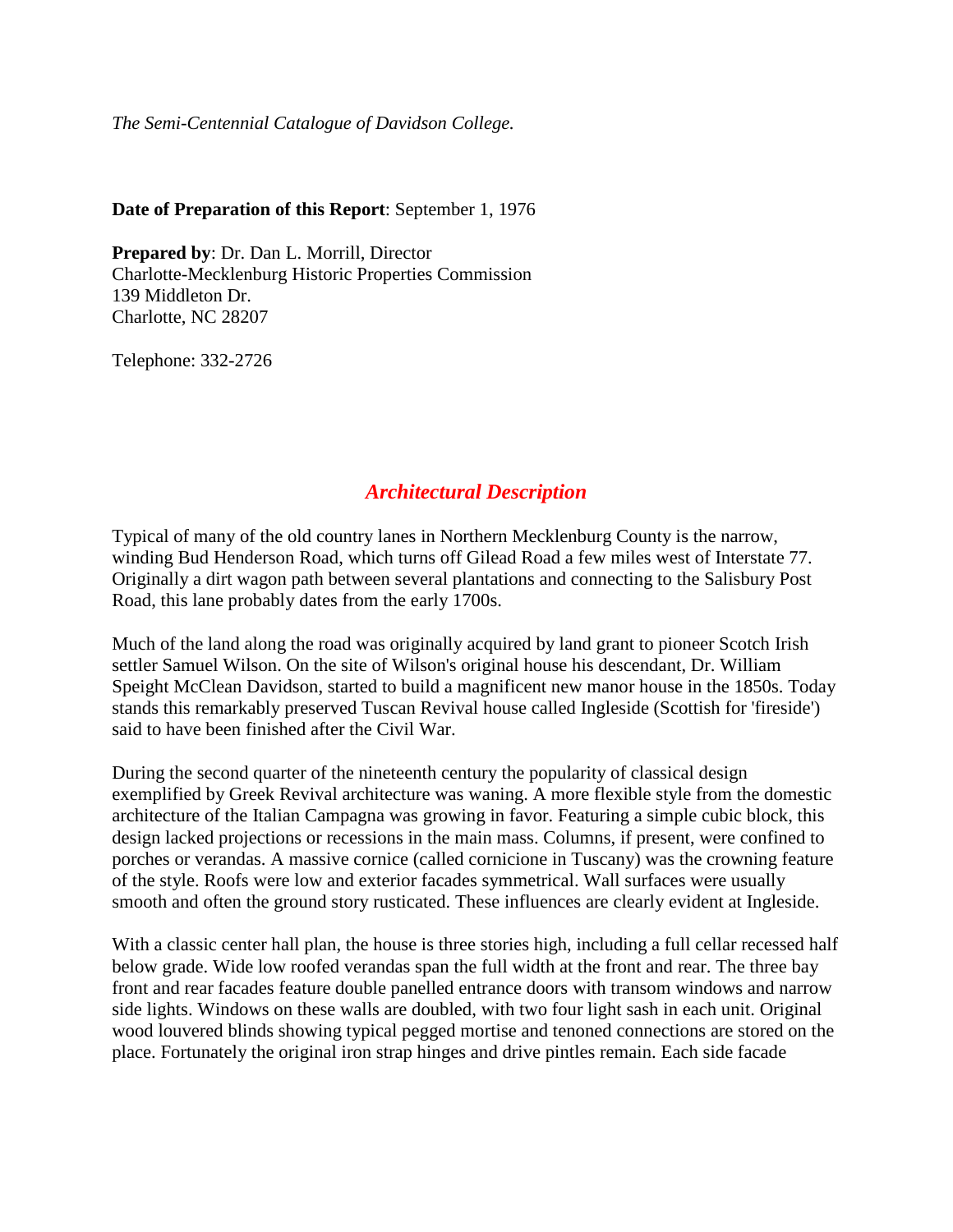consists of two bays on each of the three floors. Single four light over four light windows open to second and third floor rooms. In the cellar walls are smaller balancing four light windows.

The front veranda floor rests on four square brick columns rising some five feet above grade. Above this are round brick stuccoed columns with simple Doric capitals supporting the veranda roof. With a plain boxed cornice, the moderate veranda overhang is simply finished and has no console brackets as found in the main roof cornice. Originally the veranda columns were connected by a low rounded railing supported by small square fluted pickets. This original balustrade has been salvaged and will be restored.

In the cellar area, where there were large service rooms originally, the two massive interior chimneys provided large fireplaces. There has been extensive remodeling in this part of the house, and much of the original work is concealed. However, there is abundant evidence to indicate that servant quarters were here originally. It is also probable that in this area were storage rooms and possibly an original winter kitchen.

The cellar walls are solid brick faced on the exterior with cement stucco scored to simulate ashlar stone. Above this are walls faced with narrow square edged lap siding extending up to a wide panelled frieze above the second floor windows. With panels molded to match the second floor window placement, this frieze includes repeated scroll brackets supporting a wide molded overhang, which dominates the exterior facade. Roof surfaces are low pitched and tin covered.

Through the tall double entrance doors one enters a wide front hall area which forms an expansive foyer. This foyer is set off by a rounded arch placed in the front third of the hall. Behind this a broad stair rises some eight feet to an intermediate landing at the rear. Then in a second run the stair rises another seven feet to the second floor. Above the second floor the stair continues to rise in two runs to a low garret landing. In a graceful continuous run a simple rounded rail follows the stair through each run to the garret landing. Supporting this fine rail are two small turned balusters set in the open end of each stair treabalustersd. At the first floor a heavy, rounded, tapered newel starts the balustrade.

From the wide center hall high six panel doors open to two rooms at each side. At the right the two rooms are joined by a small pair of alcove doors where built-in cupboards with narrow shelves occur in the alcove side walls. Traditionally these cabinets were used by the original builder, Dr. William Davidson, to store his medicines. The two large rooms on this side were likely waiting and treatment rooms for visiting patients.

Between these rooms there is a massive interior chimney from which large fireplaces open to the front and rear rooms on both floors. The woodwork in these rooms, and throughout the first floor, is relatively simple. On all walls a wide two piece wood base is applied to plaster surfaces. Above this a small molded chair rail occurs on all walls. At the ceiling in each room is an elaborate cornice molding. Floors are wide pine planks. The fireplace mantels in each of the four large first floor rooms are simple heavy wood members showing no classical ornamentation, and with no overmantel.